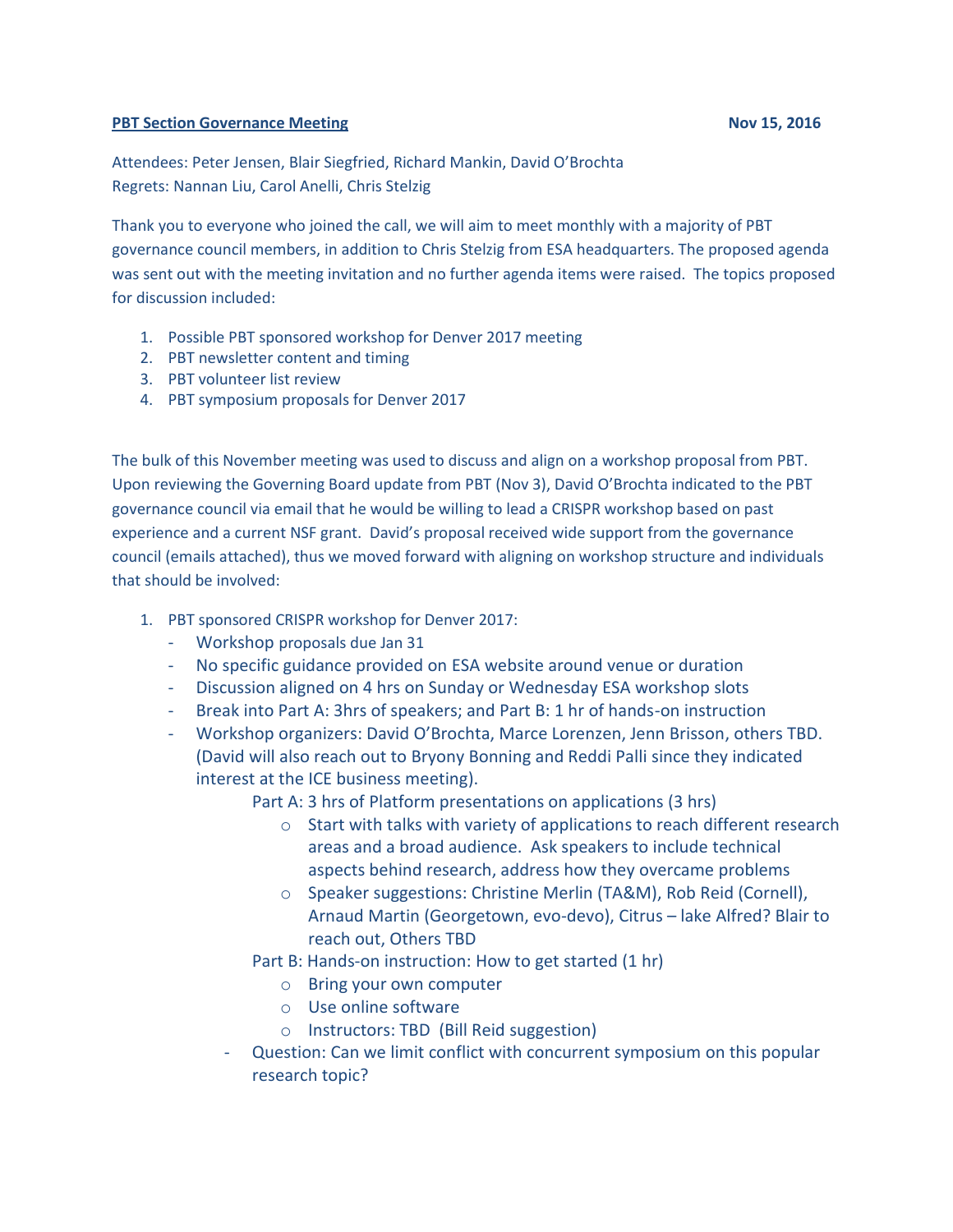- o Yes, we have representatives on the program committee that can work to limit conflicts (Peter, Blair)
- o We could also coordinate the workshop topic with a program or section symposium and select non-conflicting time slot with workshop. Include call in PBT newsletter

## 2. PBT newsletter

- a. Aim to send out after thanksgiving
- b. Include brief recap of PBT business meeting at ICE
	- i. Thank you for invited talks
	- ii. PBT Initiatives discussion
	- iii. Positions and volunteers (link to ESA webpage)
	- iv. Highlight submission deadlines for ESA 2017
	- v. Current workshop proposal update (TBD)
	- vi. Nominations for awards (Josh forms, dates?)

#### **Action items from Nov meeting:**

David aiming for update to governance council after Thanksgiving around workshop proposal.

Peter to reach out to ESA to understand how/if PBT section learns/reviews Program or Section symposia

Peter to prepare PBT newsletter, check with David on workshop update prior to sending out

Add workshop and symposium ideas to newsletter

Peter to follow up on PBT Policy position and report at Dec meeting to section governance

### **Agenda items for next meeting (December 2016):**

- a. PBT volunteer list review
	- vii. Do we have any positions with expired terms that need new appointees?
- b. Position descriptions (ESA provided or need to create descriptions from current position holders?)
- c. Review any workshop or symposium proposals received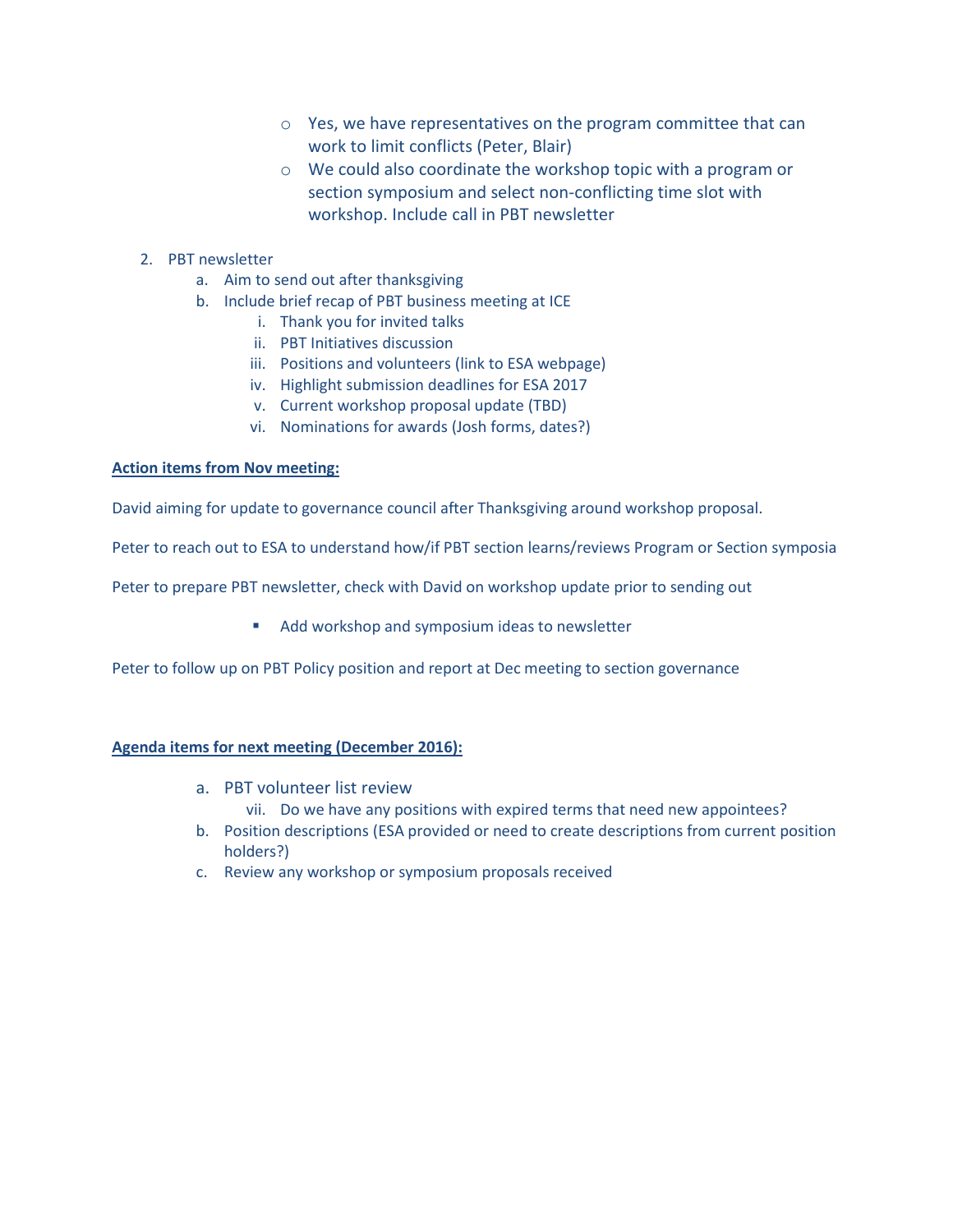Attachments: Emails regarding workshop.

# **JENSEN, PETER D [AG/1000]**

**From:** Nannan Liu <liunann@auburn.edu> **Sent:** Friday, November 04, 2016 9:32 AM **To:** David O'Brochta; JENSEN, PETER D [AG/1000] **Cc:** Siegfried,Blair D; Mankin, Richard; Alleyne, Marianne; Becky Anthony **Subject:** RE: PBT Section: Governing Board Report Dear All:

I strongly support Dr. David O'Brochta to be the leader together with the leadership team to initiate/develop/organize/conduct a CRISPR workshop in 2017 for our PBT Section to fulfil the PBT Section goal of "Move PBT science in new directions through the education of Members and the adoption of new technologies".

Dave has been the leader in an NSF Research Coordination Network project and played strong leadership role in organizing the IGTRCN short course/workshop of "Insect Genetic Technologies: Theory and Practice" for a couple of years. One of my postdocs has attend/participate in the course, which has provide not only an opportunity to sharpen her skills in research (from learn new ideas and theory to approaches and the hands-on practice) but an environment for

communication/connection between research experts and the young scientists. During the TBP meeting in Orlando, I also recognized the enthusiasm of Drs. Palli and Bonning for our plan of conducting the CRISPR workshop.

Thanks,

Nannan

From: David O'Brochta [mailto:dobrocht@umd.edu]

Sent: Friday, November 04, 2016 6:14 AM

To: JENSEN, PETER D [AG/1000] <peter.d.jensen@monsanto.com>

Cc: Nannan Liu <liunann@auburn.edu>; Siegfried,Blair D <bsiegfried1@ufl.edu>; Mankin, Richard <Richard.Mankin@ars.usda.gov>; Alleyne, Marianne <vanlaarh@illinois.edu>; Becky Anthony <BAnthony@entsoc.org>

Subject: Re: PBT Section: Governing Board Report

Dear all,

Greeting and my apologies for not making it to Orlando as planned.

I see there was some discussion about organizing a CRISPR workshop or something similar in 2017.

I am directing an NSF Research Coordination Network project around the theme of Insect Genetic Technologies. see www.igtrcn.org.

An objective of the project is to foster development, knowledge of and use of insect genetic technologies by insect scientists. One tactic is to organize strategic

symposia/workshops and I would like to volunteer my support and the support (including some financial support) of the IGTRCN to this initiative.

If there are more details to share - perhaps the names of any who had an interest in leading the effort - please do so and I will follow up with them. If the initiative is in need of leadership the IGTRCN would be willing to do

that as well.

Best wishes

 $\mathfrak{p}$